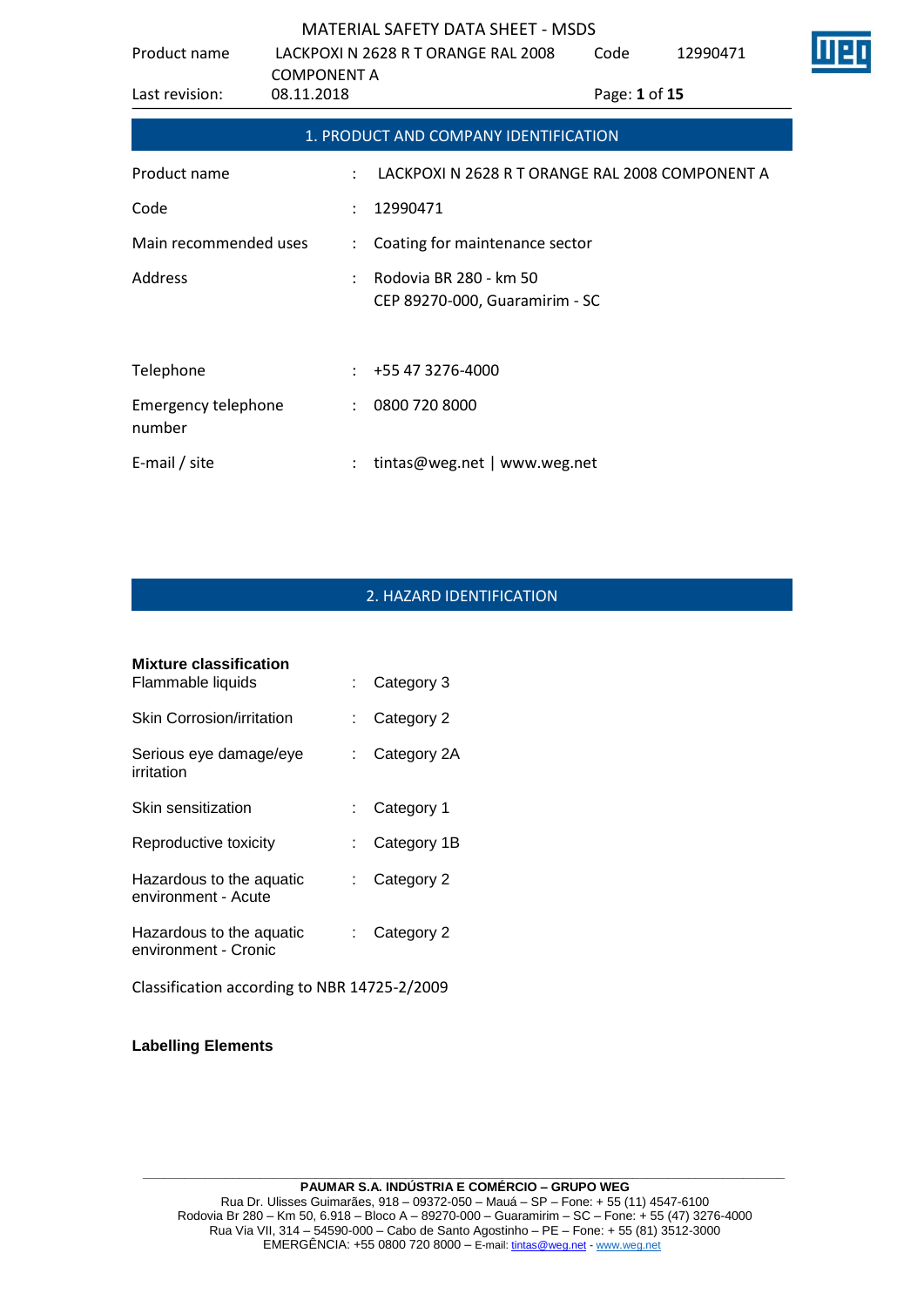| Product name           | <b>COMPONENT A</b> | <b>MATERIAL SAFETY DATA SHEET - MSDS</b><br>LACKPOXI N 2628 R T ORANGE RAL 2008                                                                                                                                                                                                                 | Code          | 12990471                   |     |
|------------------------|--------------------|-------------------------------------------------------------------------------------------------------------------------------------------------------------------------------------------------------------------------------------------------------------------------------------------------|---------------|----------------------------|-----|
| Last revision:         | 08.11.2018         |                                                                                                                                                                                                                                                                                                 | Page: 2 of 15 |                            |     |
|                        |                    |                                                                                                                                                                                                                                                                                                 |               |                            |     |
| <b>Warning phrase</b>  |                    | Danger                                                                                                                                                                                                                                                                                          |               |                            |     |
| <b>Hazard phrases</b>  |                    | H226 Flammable liquid and vapour.<br>H315 Causes skin irritation.<br>H319 Causes serious eye irritation.<br>H317 May cause an allergic skin reaction.<br>H360 May damage fertility or the unborn child.<br>H401 Toxic to aquatic life.<br>H411 Toxic to aquatic life with long lasting effects. |               |                            |     |
| <b>Caution Phrases</b> |                    | <b>Prevention:</b><br>P201 Obtain special instructions before use.                                                                                                                                                                                                                              |               |                            |     |
|                        |                    | P202 Do not handle until all safety precautions have been read<br>and understood.                                                                                                                                                                                                               |               |                            |     |
|                        |                    | P210 Keep away from heat, hot surfaces, sparks, open flames<br>and other ignition sources. No smoking.                                                                                                                                                                                          |               |                            |     |
|                        |                    | P261 Avoid breathing dust/ fume/ gas/ mist/ vapours/ spray.                                                                                                                                                                                                                                     |               |                            |     |
|                        |                    | P273 Avoid release to the environment.                                                                                                                                                                                                                                                          |               |                            |     |
|                        |                    | P280<br>Wear protective gloves/ protective<br>protection/ face protection.                                                                                                                                                                                                                      |               | clothing/                  | eye |
|                        |                    | <b>Reaction:</b><br>P303+P361+P353 IF ON SKIN (or hair): Take off immediately<br>all contaminated clothing. Rinse skin with water/shower.                                                                                                                                                       |               |                            |     |
|                        |                    | P308+P313 IF exposed or concerned: Call a doctor.                                                                                                                                                                                                                                               |               |                            |     |
|                        |                    | lf skin<br>P333+P313<br>medicaladvice/attention.                                                                                                                                                                                                                                                | irritation    | or a rash<br>occurs:       | Get |
|                        |                    | P337+P313<br>lf<br>eye<br>advice/attention.                                                                                                                                                                                                                                                     | irritation    | persists<br>medical<br>get |     |
|                        |                    | P362+P364 Take off contaminated clothing and wash it before<br>reuse.                                                                                                                                                                                                                           |               |                            |     |
|                        |                    | P370+P378 In case of fire: Use as chapter 5 of MSDS to<br>extinguish.                                                                                                                                                                                                                           |               |                            |     |
|                        |                    | P391 Collect spillage.                                                                                                                                                                                                                                                                          |               |                            |     |
|                        |                    | Storage:<br>P403+P235 Store in a well ventilated place. Keep cool.                                                                                                                                                                                                                              |               |                            |     |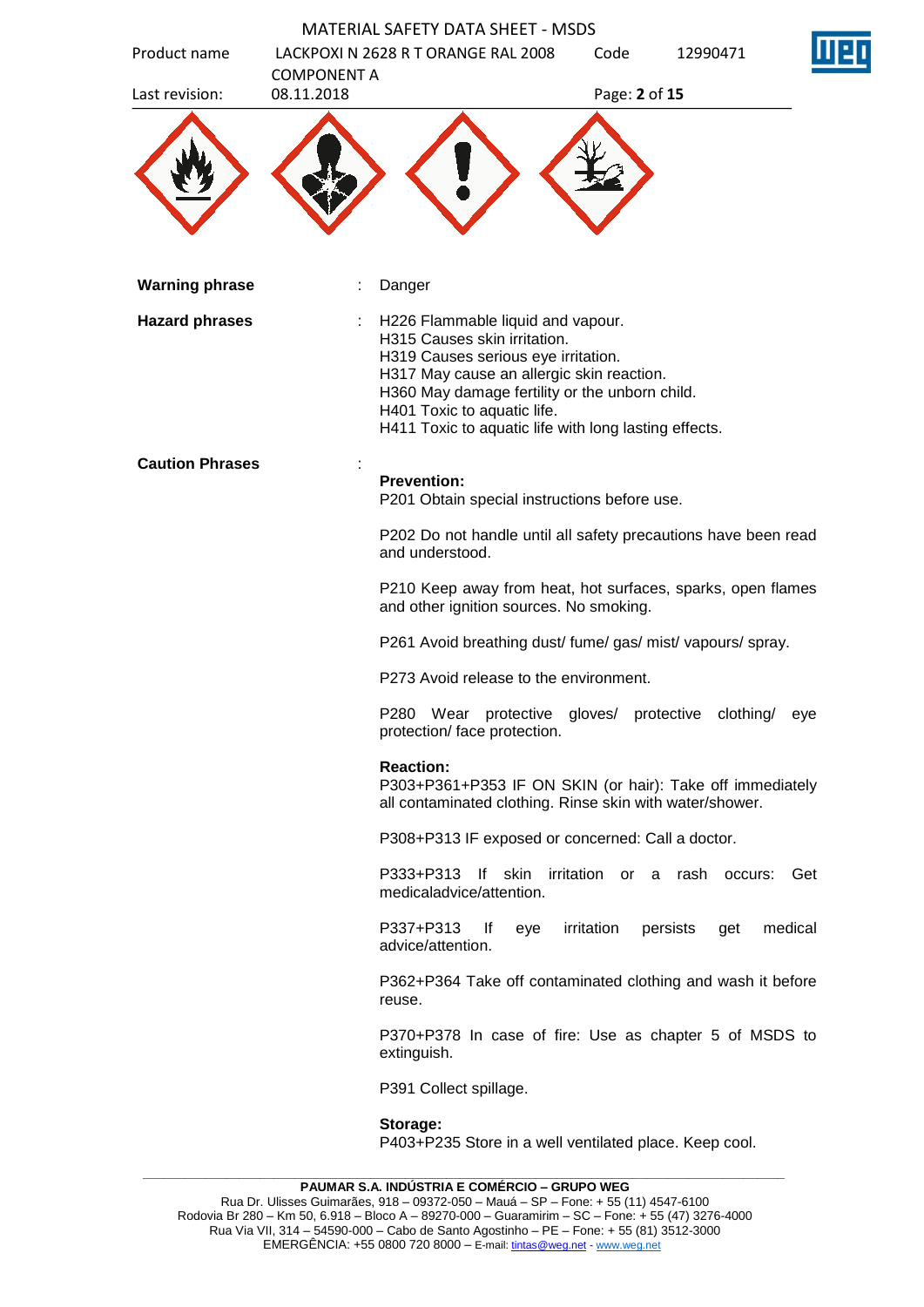|                |                    | <b>MATERIAL SAFETY DATA SHEET - MSDS</b>                                                                                                                 |               |          |  |
|----------------|--------------------|----------------------------------------------------------------------------------------------------------------------------------------------------------|---------------|----------|--|
| Product name   |                    | LACKPOXI N 2628 R T ORANGE RAL 2008                                                                                                                      |               | 12990471 |  |
|                | <b>COMPONENT A</b> |                                                                                                                                                          |               |          |  |
| Last revision: | 08.11.2018         |                                                                                                                                                          | Page: 3 of 15 |          |  |
|                |                    | Treatmentand disposal of waste:<br>P501 Dispose of contents/container as chapter 13 of the<br>MSDS.                                                      |               |          |  |
| Other hazard   |                    | When heated above its flash point, this material will release<br>toxic vapors and flames, and can burn in open area if exposed<br>to an ignition source. |               |          |  |

#### 3. COMPOSITION AND INFORMATION ABOUT THE INGRENDIENTS

Product type: **: Mixture** 

# **Ingrendients that contribute to danger:**

| Product name                       | CAS No.        | <b>Risck classification</b>                                                                                                                                                         | Concentration [%] |
|------------------------------------|----------------|-------------------------------------------------------------------------------------------------------------------------------------------------------------------------------------|-------------------|
| <b>EPOXI RESIN</b>                 | 25085-99-8     | Serious eye<br>damage/eye irritation,<br>Category 2A<br>Skin Corrosion/irritation<br>Category 2                                                                                     | $>= 20 - < 30$    |
|                                    |                | Skin sensitization,<br>Category 1<br>Hazardous to the<br>aquatic environment -<br>Cronic,<br>Category 2                                                                             |                   |
|                                    |                | Hazardous to the<br>aquatic environment -<br>Acute,<br>Category 2                                                                                                                   |                   |
|                                    |                | Skin Corrosion/irritation                                                                                                                                                           | $>= 1 - 5$        |
|                                    |                | Category 2<br>Skin sensitization,<br>Category 1                                                                                                                                     |                   |
| N-METHYLPYRROLIDONE<br>SOLVENT (N) | $872 - 50 - 4$ | <b>Skin Corrosion/irritation</b>                                                                                                                                                    | $>= 0,1 - 1$      |
|                                    |                | Category 2<br>Serious eye<br>damage/eye irritation,<br>Category 2<br>Specific target organ<br>toxicity - Single<br>exposure,<br>Category 3<br>Reproductive toxicity,<br>Category 1B |                   |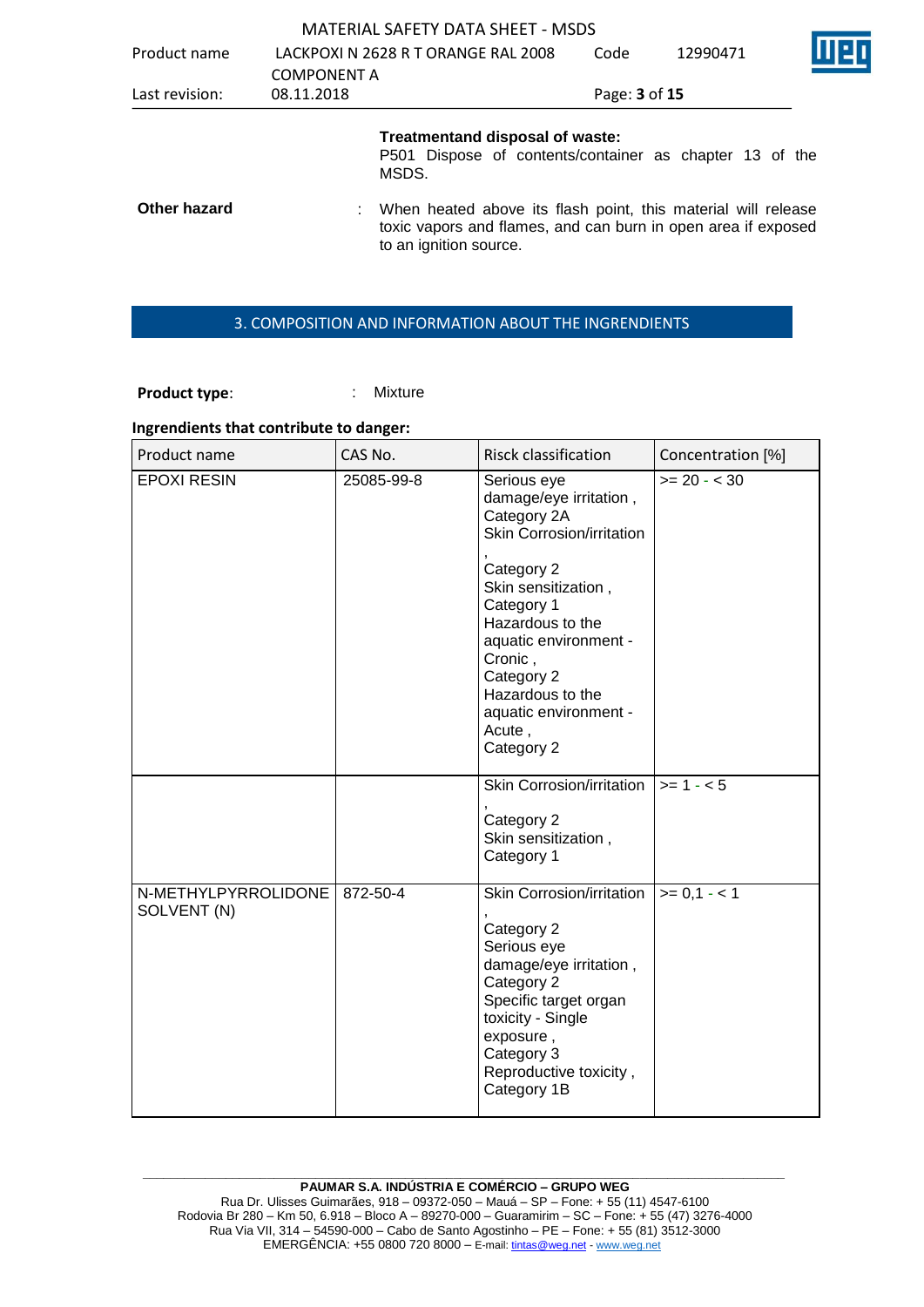Product name LACKPOXI N 2628 R T ORANGE RAL 2008

Code 12990471



| Last revision:                                                           | <b>COMPONENT A</b><br>08.11.2018 | Page: 4 of 15                                                                                                                                                                                                                                                                                                                                                                                                                                                                              |
|--------------------------------------------------------------------------|----------------------------------|--------------------------------------------------------------------------------------------------------------------------------------------------------------------------------------------------------------------------------------------------------------------------------------------------------------------------------------------------------------------------------------------------------------------------------------------------------------------------------------------|
|                                                                          |                                  | 4. FIRST AID MEASURES                                                                                                                                                                                                                                                                                                                                                                                                                                                                      |
|                                                                          |                                  |                                                                                                                                                                                                                                                                                                                                                                                                                                                                                            |
| <b>Inhalation</b>                                                        |                                  | : Take the victim to fresh air, keeping them rested and warm. If<br>breathing is irregular or has stopped, apply artificial<br>respiration. Do not give anything orally. Seek medical<br>assistance immediately, bringing the product label whenever<br>possible.                                                                                                                                                                                                                          |
| <b>Contact with the skin</b>                                             |                                  | : Remove the product with vegetal oil (cooking oil) and then<br>wash the skin thoroughly with plenty of water. Do not use<br>solvents or thinners. Seek medical attention in case of any<br>irritation or other symptoms.                                                                                                                                                                                                                                                                  |
| <b>Contact with the eyes</b>                                             |                                  | Remove contact lenses, if wearing any. Flush the eyes with<br>running water for at least 15 minutes, holding the eyelids<br>apart. Seek medical assistance immediately, bringing the<br>product label with you.                                                                                                                                                                                                                                                                            |
| Ingestion                                                                |                                  | Do not provoke vomiting. Consult with a doctor immediately.                                                                                                                                                                                                                                                                                                                                                                                                                                |
| <b>Most important symptoms</b><br>and effects, both acute and<br>delayed |                                  | : Headaches, dizziness, fatigue and in extreme cases, loss of<br>consciousness.                                                                                                                                                                                                                                                                                                                                                                                                            |
| Notes for the doctor                                                     |                                  | : Treat symptomatically. Do not induce vomiting because of risk<br>of aspiration of gastric contents into the lungs. Gastric lavage<br>is recommended when the patient ingests large quantities,<br>more than 5ml of the substance in its pure form. The toxic<br>potential of the quantity consumed must be evaluated in<br>relation to the risk of aspiration during gastric lavage.<br>Activated coal in solution could be useful. However, in some<br>cases the coal induces vomiting. |

#### 5. FIRE-FIGHTING MEASURES

| Suitable extinguishing<br>methods                                   | $\therefore$ Water in mist form<br>Carbon dioxide (CO2)<br>Foam alcohol resistent<br>Dry chemical powder                                                                                                                                                                                                                                                                                                                                                                                                                                                                                                                                   |
|---------------------------------------------------------------------|--------------------------------------------------------------------------------------------------------------------------------------------------------------------------------------------------------------------------------------------------------------------------------------------------------------------------------------------------------------------------------------------------------------------------------------------------------------------------------------------------------------------------------------------------------------------------------------------------------------------------------------------|
| <b>Extinguishing methods not</b> : Direct water jet.<br>recommended |                                                                                                                                                                                                                                                                                                                                                                                                                                                                                                                                                                                                                                            |
| <b>Specific dangers</b>                                             | : Flammable liquid and vapour. Dangerous when exposed to<br>heat or ignition source. Exposed packaging to the fire may<br>rupture due to the increased pressure with risk of a<br>subsequent explosion. The vapours are havier than the air<br>and spread close to the ground and it can move to the ignition<br>source and provoke fire or backspace of the flames. Avoid the<br>accumulation of vapours in depressions on the ground,<br>manholes, basement etc. The vapours and/or the particles<br>finely divided (spray) may form explosive mixtures with the air.<br>In case of burning of the product, it forms carbon and nitrogen |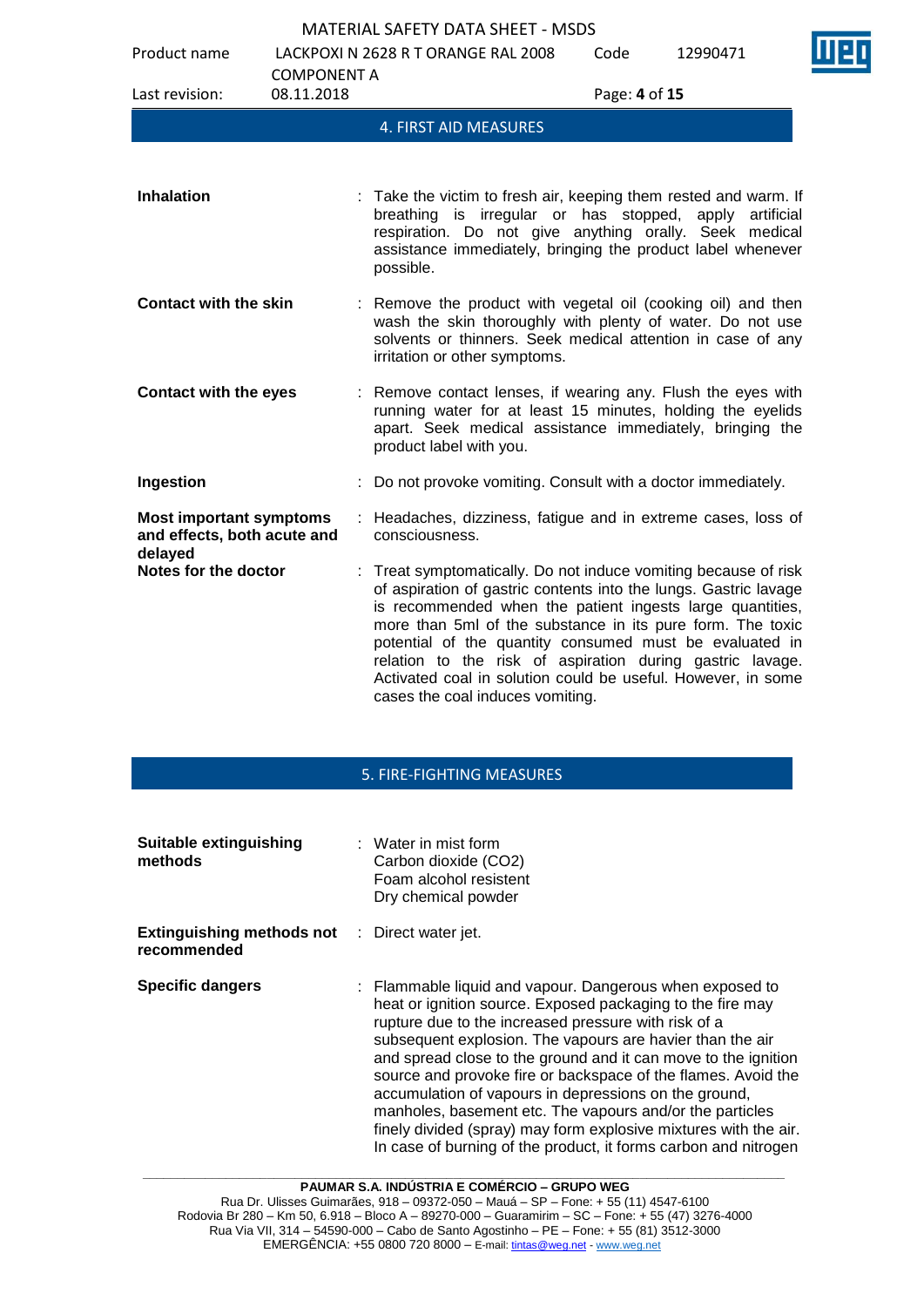| <b>MATERIAL SAFETY DATA SHEET - MSDS</b>          |                    |                                                                                                                                                                                                                                                                                                                                                                                                                                                                                        |               |          |
|---------------------------------------------------|--------------------|----------------------------------------------------------------------------------------------------------------------------------------------------------------------------------------------------------------------------------------------------------------------------------------------------------------------------------------------------------------------------------------------------------------------------------------------------------------------------------------|---------------|----------|
| Product name                                      |                    | LACKPOXI N 2628 R T ORANGE RAL 2008                                                                                                                                                                                                                                                                                                                                                                                                                                                    | Code          | 12990471 |
|                                                   | <b>COMPONENT A</b> |                                                                                                                                                                                                                                                                                                                                                                                                                                                                                        |               |          |
| Last revision:                                    | 08.11.2018         |                                                                                                                                                                                                                                                                                                                                                                                                                                                                                        | Page: 5 of 15 |          |
|                                                   |                    | compounds. The inhalation of these subproducts may cause<br>damage to health.                                                                                                                                                                                                                                                                                                                                                                                                          |               |          |
| Protective measures of the<br>fire fighting team. |                    | : The personnel involved in firefighting should wear self<br>contained breathing apparatus with positive pressure and full<br>protection clothes.                                                                                                                                                                                                                                                                                                                                      |               |          |
| <b>Specific methods</b>                           |                    | : Evacuate and isolate the area. Approach from fire with wind at<br>your back. Fight the fire to a secure distance. Remove the<br>packaging of the product from the fire area if this can be made<br>with safety. Chill sideways with water in form of fog all the<br>closed packaging near the fire. Avoid that the resulting water<br>from fire fighting reaches drains or waterways. Use dikes to<br>contain this water and eliminate it according to environmental<br>regulations. |               |          |

# 6. SPILL / LEAK CONTROL PROCEDURES

#### **Personal precautions, protective equipment and emergency procedures**

| For the emergency service<br>staff                      | : If specialized clothing is needed to combat the leak/spillage,<br>Section 8 should be consulted. All precautions described in<br>the following section must be followed.                                                                                                                                                                                                                                                                                                                                                                                                                                                                                                                                                                                                            |
|---------------------------------------------------------|---------------------------------------------------------------------------------------------------------------------------------------------------------------------------------------------------------------------------------------------------------------------------------------------------------------------------------------------------------------------------------------------------------------------------------------------------------------------------------------------------------------------------------------------------------------------------------------------------------------------------------------------------------------------------------------------------------------------------------------------------------------------------------------|
| For staff who are not part<br>of the emergency services | : No action should be taken that may generate danger to<br>people without adequate training and<br>qualifications. Understand the dangers of leaked/spilled<br>products. Use appropriate personal protective equipment -<br>see section 8. Evacuate surrounding areas. Isolate area and<br>keep onlookers away. Do not touch or walk through spilled<br>material. Eliminate all sources of ignition. Avoid breathing<br>vapor or mist. Provide adequate ventilation if possible. Wear<br>appropriate respiratory mask when ventilation is inadequate. In<br>accordance with characteristics of the location and/or area<br>and in relation to the amount of spilled/leaked product,<br>additional emergency measures may be taken under the<br>supervision of a trained professional. |
| <b>Environmental precautions</b><br>÷.                  | Prevent the product or the water used in the service reaches<br>waterways,<br>channels, drains, or galleries. In case of significant spill, retain<br>spi<br>lled liquid with inert material such as sand or earth. In<br>approprieate,<br>use absorbent materials such as sawdust, rags, vermiculites,<br>etc.                                                                                                                                                                                                                                                                                                                                                                                                                                                                       |

#### **Methods and materials for containment and cleaning**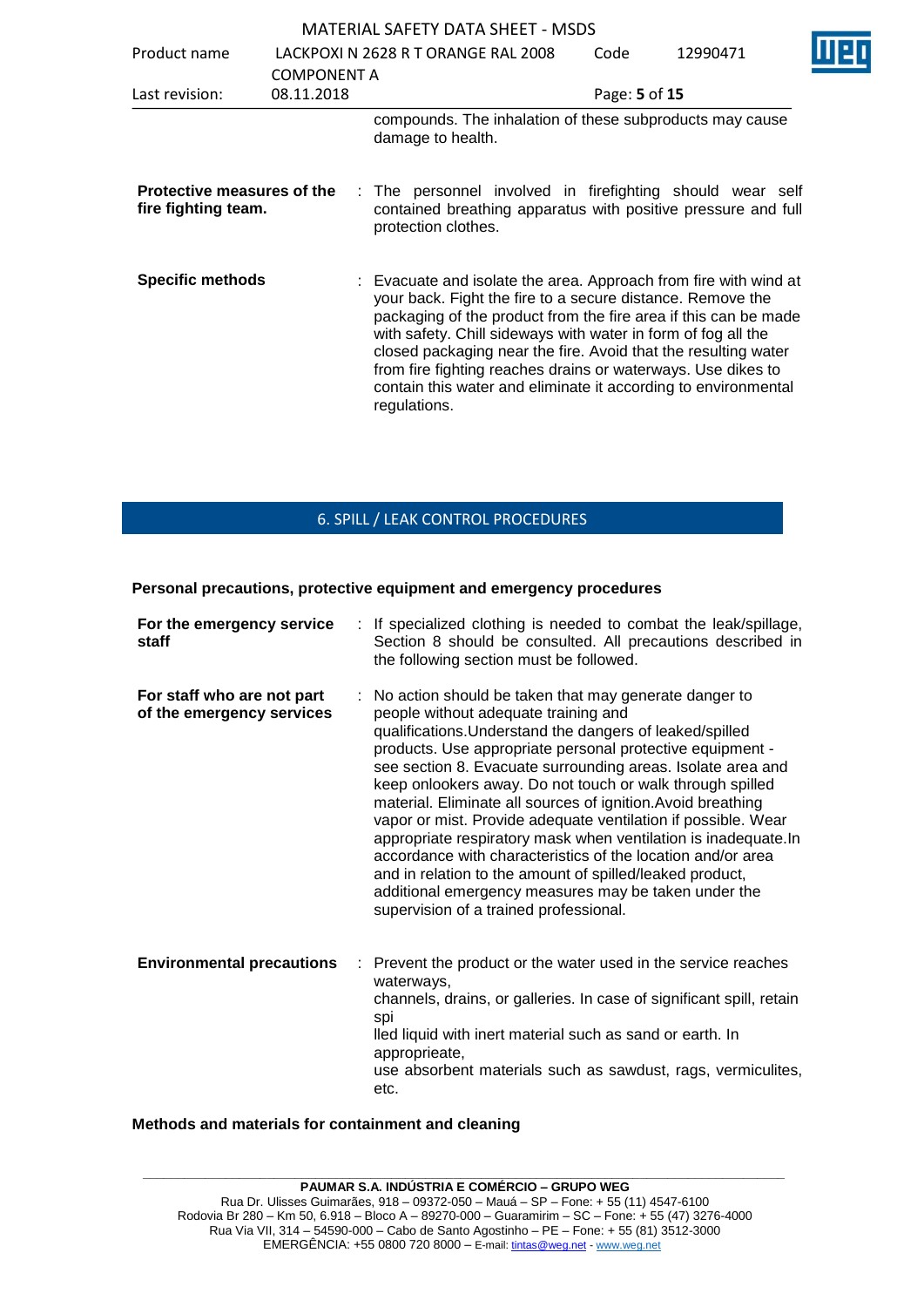| Product name                |                    | LACKPOXI N 2628 R T ORANGE RAL 2008                                                                                                                                                                                                                                                                                                                                                                                                                                                                                                                                                                                                                            |     | Code          |    | 12990471       |
|-----------------------------|--------------------|----------------------------------------------------------------------------------------------------------------------------------------------------------------------------------------------------------------------------------------------------------------------------------------------------------------------------------------------------------------------------------------------------------------------------------------------------------------------------------------------------------------------------------------------------------------------------------------------------------------------------------------------------------------|-----|---------------|----|----------------|
|                             | <b>COMPONENT A</b> |                                                                                                                                                                                                                                                                                                                                                                                                                                                                                                                                                                                                                                                                |     |               |    |                |
| Last revision:              | 08.11.2018         |                                                                                                                                                                                                                                                                                                                                                                                                                                                                                                                                                                                                                                                                |     | Page: 6 of 15 |    |                |
| Large spills / leaks        |                    | Understand<br>products. Approaching the site with the wind from behind. Stop<br>leak if this can be done safely. Prevent from entering holes /<br>depressions in the floor. If this happens to provide ventilation.<br>Confine the spill in a dike away from the leak point for later<br>disposal. Remove local packaging from the spills site. Use anti<br>sparkling tools and explosion-proof equipment to collect the<br>product. All equipment used when handling the product must<br>be electrically grounded. Soak up with an inert dry material<br>(sand, vermiculite) placing the same in a suitable container for<br>later disposal - see chapter 13. | the | dangers       | οf | leaked/spilled |
| <b>Small spills / leaks</b> |                    | Stop the leak if this can be done safely Cover up spillage in a<br>tarp to prevent the spread by wind or rain. Use antifaiscantes<br>tools and explosion-proof equipment properly grounded to<br>collect the product. Place the material collected in dry, clean<br>and properly identified containers. Cap the container loosened<br>so removing them from the spill site. Avoid formation of dust.<br>Remove the packaging from the spill site. If there is product<br>disposal need refer to chapter 13                                                                                                                                                     |     |               |    |                |
|                             |                    | Contain and collect the material of the leak with absorbent<br>materials and non-combustible, such as sand, earth,<br>vermiculite, calcined diatomite, etc. in a waste container in<br>accordance with local regulations.                                                                                                                                                                                                                                                                                                                                                                                                                                      |     |               |    |                |

# 7. HANDLING AND STORAGE

# **Precautions for safe handling**

| Instructions for safe<br>treatment      | : Use individual protective equipment. Emergency showers and<br>eye wash basins must be installed in locations of use and<br>storage.                                                                                                                                                                                                                                                                                                                                                                                                                                                                                                                                                                                                                                                                                                                                                                                                                                                                                                                                                                                                                                                                       |
|-----------------------------------------|-------------------------------------------------------------------------------------------------------------------------------------------------------------------------------------------------------------------------------------------------------------------------------------------------------------------------------------------------------------------------------------------------------------------------------------------------------------------------------------------------------------------------------------------------------------------------------------------------------------------------------------------------------------------------------------------------------------------------------------------------------------------------------------------------------------------------------------------------------------------------------------------------------------------------------------------------------------------------------------------------------------------------------------------------------------------------------------------------------------------------------------------------------------------------------------------------------------|
| <b>Precautions for safe</b><br>handling | : Use appropriate personal protective equipment - see section<br>8; The product handling should occur in places with good<br>natural ventilation or with the presence of local exhaust<br>ventilation; The electrical installations must comply with the<br>International Electrical Commission Standards (IEC), ABNT<br>Standards (Brazilian Association of Technical Standards),<br>taking into account the results of the classification area study<br>for the local and/or product instalation.<br>Use anti-sparking tools when handling the product; In transfer<br>operations, metal containers must be used and all containers<br>must be properly grounded to avoid sparkling by the<br>accumulation of static energy; Handle and use away from hot<br>surfaces, sparks, open flames, and other sources of ignition.<br>Do not smoke; Do not ingest. Avoid inhalation of vapors or<br>smoke as well as avoid contact with eyes, skin and clothing;<br>Eating and drinking should be prohibited in the area where the<br>material is handled, stored and processed. Workers should<br>wash their hands before eating, drinking and smoking.<br>Remove contaminated clothing and protective equipment |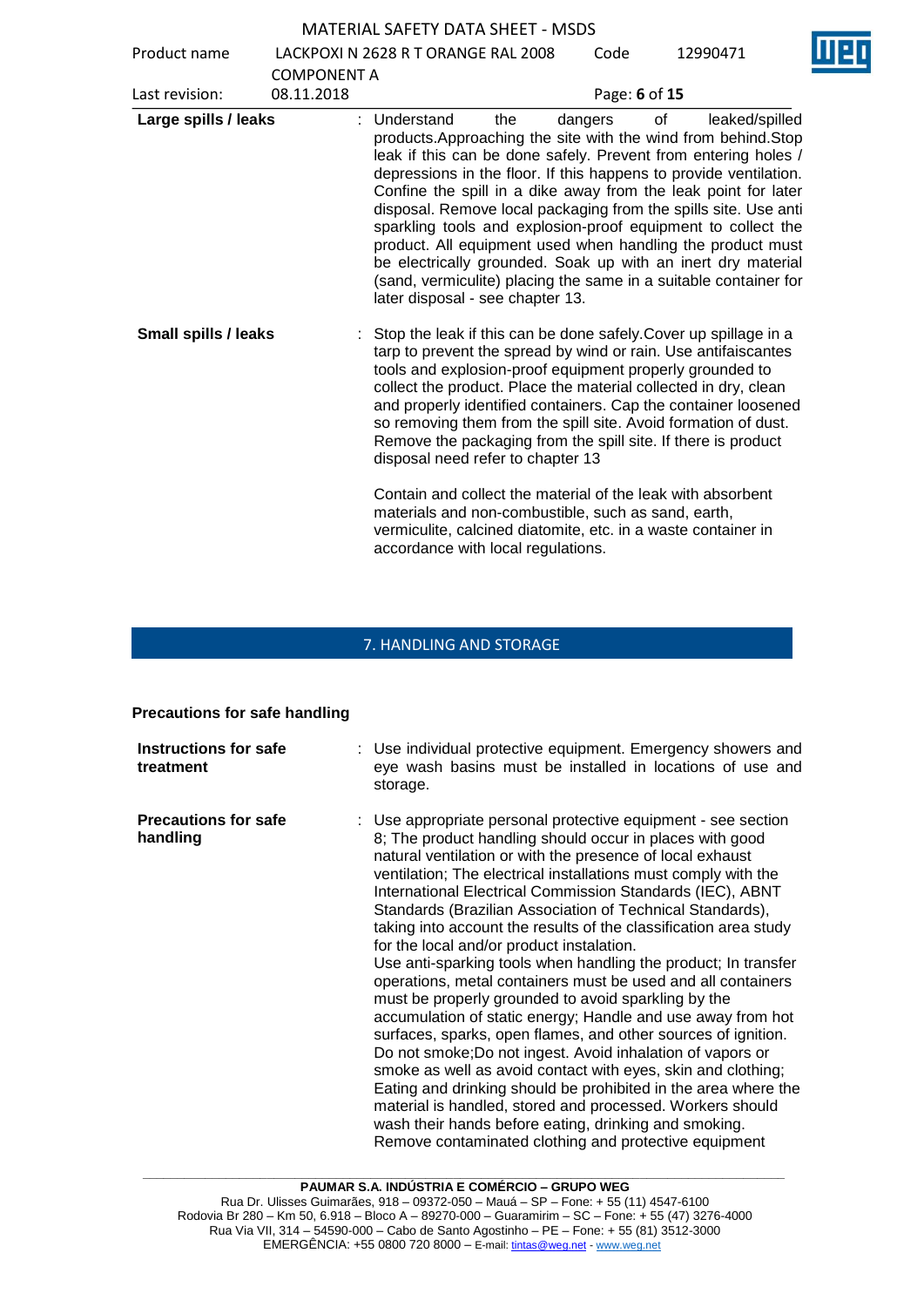| Product name                              |                                  | LACKPOXI N 2628 R T ORANGE RAL 2008<br>Code                                                                                                                                                                                                                                                                                                                                                                                                                       | П<br>12990471 |
|-------------------------------------------|----------------------------------|-------------------------------------------------------------------------------------------------------------------------------------------------------------------------------------------------------------------------------------------------------------------------------------------------------------------------------------------------------------------------------------------------------------------------------------------------------------------|---------------|
| Last revision:                            | <b>COMPONENT A</b><br>08.11.2018 |                                                                                                                                                                                                                                                                                                                                                                                                                                                                   | Page: 7 of 15 |
|                                           |                                  | before entering food areas; After use keep the product in its<br>original packaging, sealed; Empty containers may be<br>hazardous and should be disposed of properly. Do not reuse<br>the packaging; Emergency showers and eye washer should be<br>installed in the use and storage places.<br>Do not handle the product until you have read and understood<br>all safety precautions contained in this document.                                                 |               |
| <b>Fire protection</b>                    |                                  | : Only use in well-ventilated locations, to prevent accumulation<br>of vapors in explosive concentrations. All conductive elements<br>of the system, in contact with the product, must be electrically<br>grounded Keep away from heat and sources of ignition. Tools<br>that do not produce sparks should be used. Do not smoke.                                                                                                                                 |               |
| <b>Storage conditions</b>                 |                                  |                                                                                                                                                                                                                                                                                                                                                                                                                                                                   |               |
| Substances to be avoid                    |                                  | : Keep away from oxidising agents, strong acid solutions and<br>strong alkaline solutions.                                                                                                                                                                                                                                                                                                                                                                        |               |
| <b>Storage conditions</b>                 |                                  | : The electrical installation must comply with NEC(National<br>Electrical Code) or IEC (International Electrical Commission)<br>standards and/or those of the ABNT (Brazilian Association of<br>Technical Standards). The floor of the storage area must be<br>impermeable, non-combustible and must have ditches that<br>allow run off into the containment reservoir. Storage tanks<br>must be surrounded by embankments and have drains in case<br>of leakage. |               |
| <b>Appropriate storage</b><br>conditions  |                                  | : Store the material in covered, dry, well ventilated and<br>identified areasKeep out of direct sunlight. Store in a closed<br>container.                                                                                                                                                                                                                                                                                                                         |               |
| Inappropriate storage<br>conditions       |                                  | : Exposed to elevated temperatures, sun and rain. Close to<br>oxidizing agents. Close to food. Close to sources of heat and<br>ignition.                                                                                                                                                                                                                                                                                                                          |               |
| <b>Materials to avoid</b>                 |                                  | Do not store with explosive materials, flammableand/or toxic<br>gases, oxidizing, corrosive substances, or materials that may<br>generate spontaneous combustion.                                                                                                                                                                                                                                                                                                 |               |
| Secure packaging materials                |                                  |                                                                                                                                                                                                                                                                                                                                                                                                                                                                   |               |
| <b>Recommended packaging</b><br>materials |                                  | Amber type glass.<br>Metal packaging                                                                                                                                                                                                                                                                                                                                                                                                                              |               |
| Packaging materials to be<br>avoided      |                                  | : Certain plastic materials                                                                                                                                                                                                                                                                                                                                                                                                                                       |               |

8. EXPOSURE CONTROL – PERSONAL PROTECTION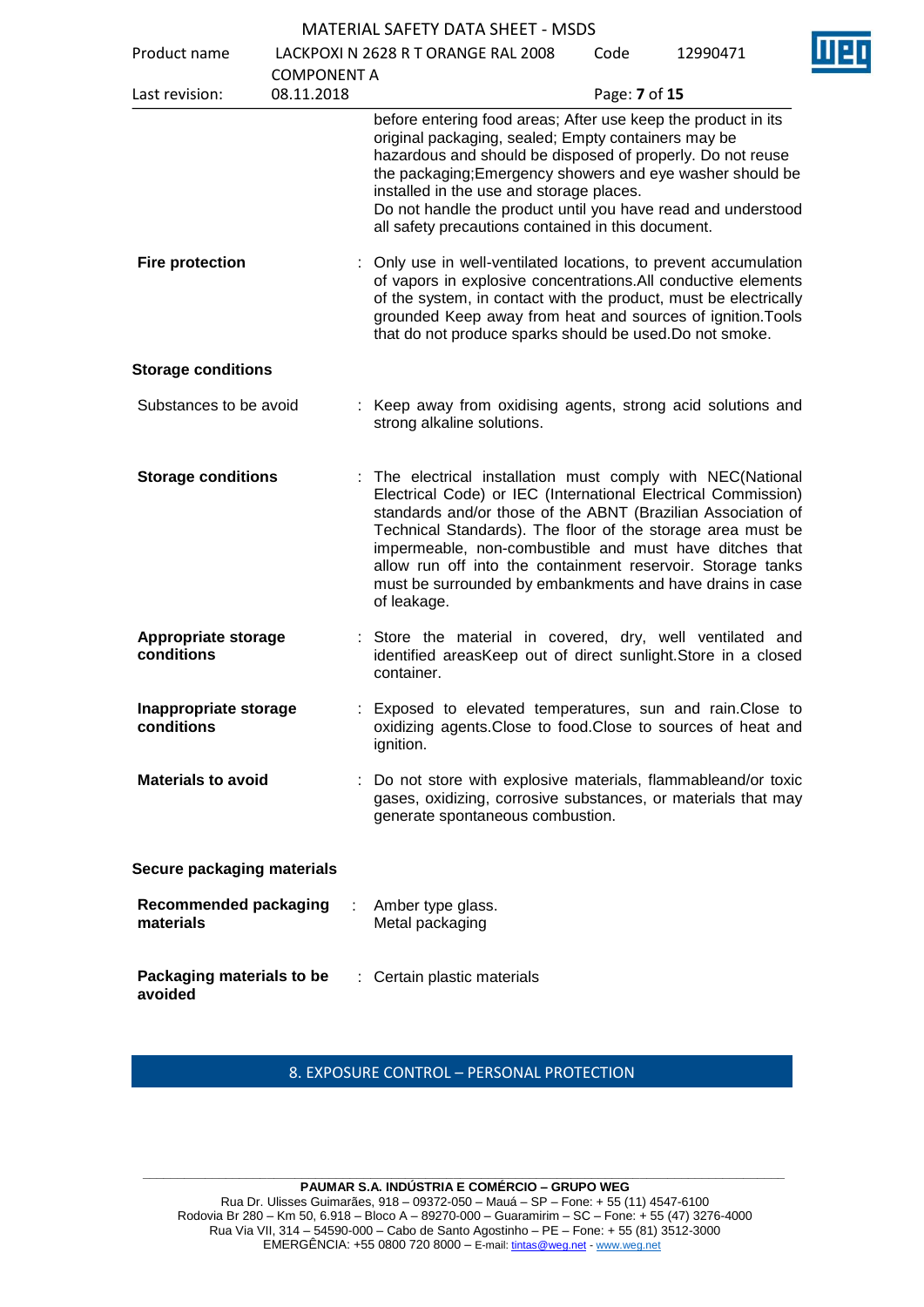| MATERIAL SAFETY DATA SHEET - MSDS |  |
|-----------------------------------|--|
|                                   |  |

| Product name   | LACKPOXI N 2628 R T ORANGE RAL 2008 | Code                        | 12990471 | ШE |
|----------------|-------------------------------------|-----------------------------|----------|----|
|                | COMPONENT A                         |                             |          |    |
| Last revision: | 08.11.2018                          | Page: <b>8</b> of <b>15</b> |          |    |

The information in this chapter contain general guidelines. Chapter 1 should be consulted for any information on the recommended use of this product in different scenarios of exposure.

| <b>Engineering control</b><br>measures | Preferably use the product in adequate application cabin.<br>In case it is not possible, provide exhaustion/ventilation<br>enough to keep the concentration of the agents indicated<br>in this section under the limits of tolerance (L.T.), |
|----------------------------------------|----------------------------------------------------------------------------------------------------------------------------------------------------------------------------------------------------------------------------------------------|
|                                        | otherwise, use adequate respiratory protection equipment.<br>The engineering controls should keep the concentrations                                                                                                                         |
|                                        | of gas/vapour under the limit of LEL - Lower Explosive<br>Limit (see section 9). Use equipment explosion proof.                                                                                                                              |

#### **Control parameters**

#### **Occupational Exposure Limits**

| <b>Name</b>                                    | CAS No.    | I TLV/TWA | <b>TLV/STEL</b> | <b>ITLV/TETO</b> | <b>Source</b> |
|------------------------------------------------|------------|-----------|-----------------|------------------|---------------|
| <b>EPOXI RESIN</b>                             | 25085-99-8 |           |                 |                  |               |
|                                                |            |           |                 |                  | ACGIH         |
| N-<br><b>METHYLPYRROLIDON</b><br>E SOLVENT (N) | 872-50-4   |           |                 |                  |               |

\*PPM - parts of vapour or gas per million of parts of contaminated air

\*\* MG/m<sup>3</sup> - miligrams per cubic meter of air.

#### **Personal protective equipment required**

| <b>Respiratory protection</b>   |  | In case of the concentrations are above the indicated<br>tolerance limits, the use of appropriated mask is<br>necessary for this goal (half-face mask or full face mask<br>with filter to organic vapors and acid gases).          |
|---------------------------------|--|------------------------------------------------------------------------------------------------------------------------------------------------------------------------------------------------------------------------------------|
| Eye protection                  |  | Use hermetic goggles to protect against liquid splashes.                                                                                                                                                                           |
| <b>Body and skin protection</b> |  | : It is recommended the use of apron barber type to<br>protecting upper limbs, trunk and lower limbs in case of<br>splash. In case of risk of static electricity generation the<br>cloth should be antistatic, includin the apron. |

## 9. PHYSICAL AND CHEMICAL PROPERTIES

| $:$ Liquid    |
|---------------|
| $:$ Liquid    |
| $:$ Orange    |
| : Distinctive |
|               |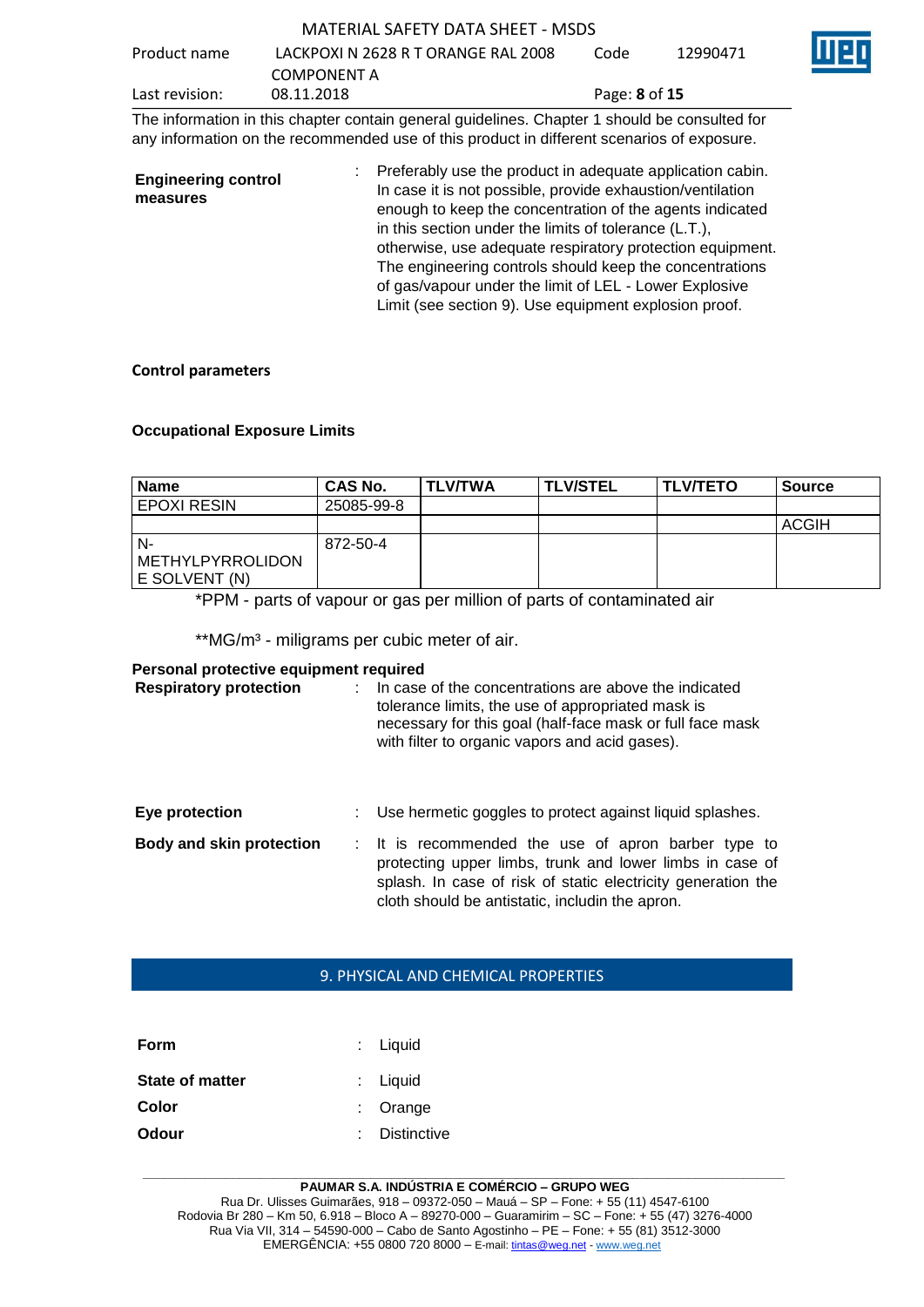| Product name                             | LACKPOXI N 2628 R T ORANGE RAL 2008 | Code          | 12990471 |  |
|------------------------------------------|-------------------------------------|---------------|----------|--|
|                                          | <b>COMPONENT A</b>                  |               |          |  |
| Last revision:                           | 08.11.2018                          | Page: 9 of 15 |          |  |
| <b>Odour limit</b>                       | ÷.<br>Not applicable                |               |          |  |
| pH                                       | Not applicable                      |               |          |  |
| <b>Melting point</b>                     | Data not available.                 |               |          |  |
| <b>Boiling point</b>                     | Data not available.                 |               |          |  |
| Flash Point (Open cup)                   | 28 °C<br>÷.                         |               |          |  |
| <b>Evaporation rate</b>                  | Data not available.                 |               |          |  |
| <b>Inflammation point</b>                | Method: Data not available.         |               |          |  |
| <b>Upper explosive limit</b>             |                                     |               |          |  |
|                                          | Data not available.                 |               |          |  |
| Lower explosive limit                    |                                     |               |          |  |
|                                          | Data not available.                 |               |          |  |
| Vapor pressure                           | Data not available.                 |               |          |  |
| <b>Density</b>                           | $1,49 - 1,59$ g/cm <sup>3</sup>     |               |          |  |
| Solubility(ies)                          | Water-insoluble                     |               |          |  |
| N-octano /water partition<br>coefficient | Data not available.                 |               |          |  |
| <b>Auto flammability</b>                 | Data not available.                 |               |          |  |
| Cinematic viscosity (25°C)               | $: 0 - 110$ UK (A+B)                |               |          |  |
| <b>Vapor density</b>                     | Data not available.                 |               |          |  |
| <b>Decomposition temperature</b>         |                                     |               |          |  |

#### 10. STABILITY AND REACTIVITY

| <b>Reactivity</b>                            |    | : Presents no reactivity at room temperature and under normal<br>conditions of use.                                                                         |
|----------------------------------------------|----|-------------------------------------------------------------------------------------------------------------------------------------------------------------|
| <b>Chemical stability</b>                    |    | Stable at room temperature and under normal conditions of<br>use. Unstable at temperatures above the flash point.                                           |
| <b>Possibility of dangerous</b><br>reactions |    | : Presents no reactivity at room temperature and under normal<br>conditions of use.<br>None when the product is stored, applied and processed<br>correctly. |
| Need to add additives and<br>inhibitors      | ÷. | Not necessary.                                                                                                                                              |
| <b>Conditions to avoid</b>                   | t. | Extreme heat and open flame.                                                                                                                                |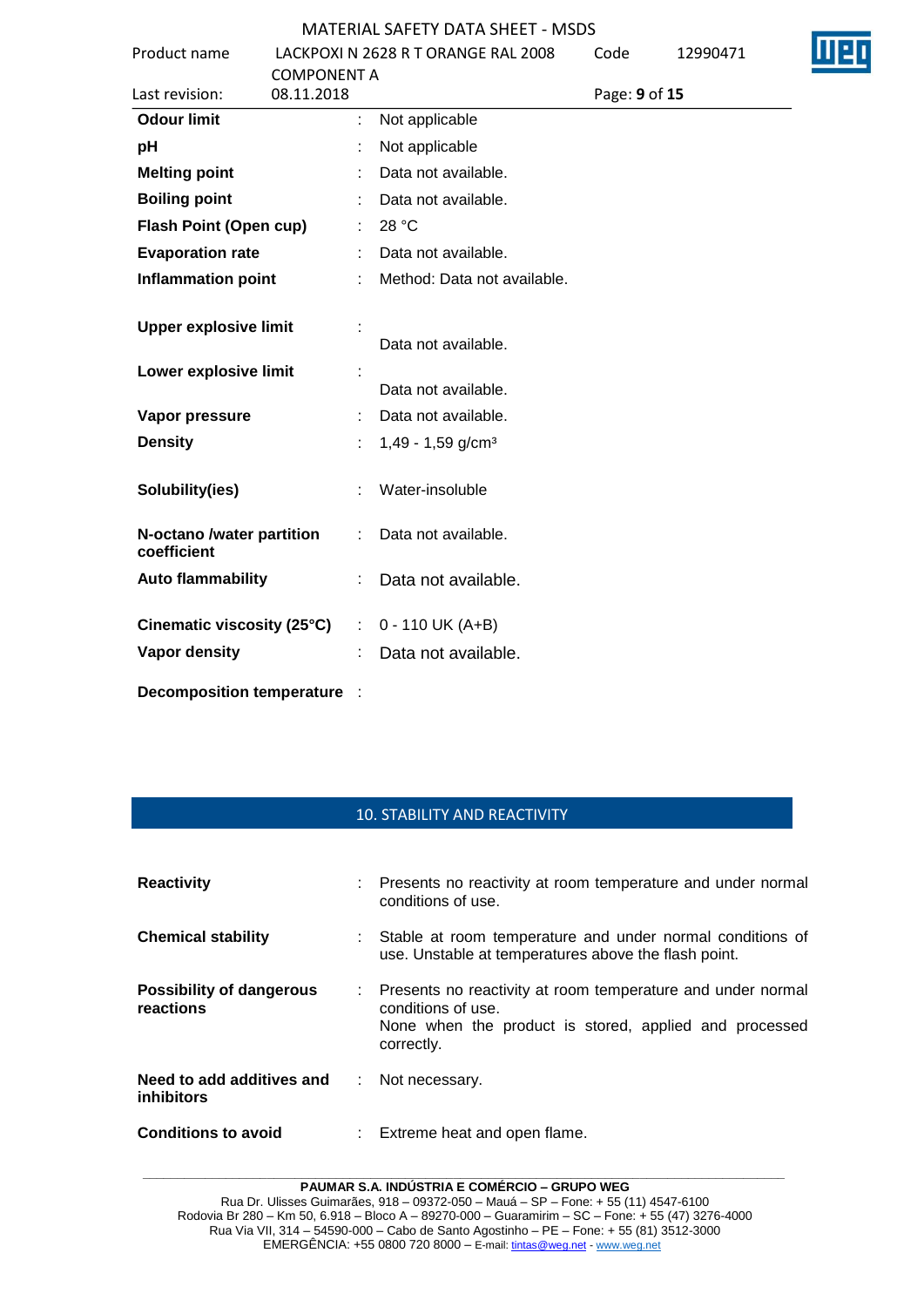| Product name                           | <b>COMPONENT A</b> | LACKPOXI N 2628 R T ORANGE RAL 2008                                                                                                                                                                       | Code           | 12990471 |  |
|----------------------------------------|--------------------|-----------------------------------------------------------------------------------------------------------------------------------------------------------------------------------------------------------|----------------|----------|--|
| Last revision:                         | 08.11.2018         |                                                                                                                                                                                                           | Page: 10 of 15 |          |  |
| Incompatible materials                 |                    | Do not store with explosive materials, flammableand/or toxic<br>gases, oxidizing, corrosive substances, or materials that may<br>generate spontaneous combustion.<br>Plastic materials soluble in Xylene. |                |          |  |
| Dangerous products of<br>decomposition |                    | Produces noxious gases such as carbon monoxide (CO),<br>carbon dioxide (CO2) and nitrogen oxides (NOx).                                                                                                   |                |          |  |

# 11. TOXICOLOGICAL INFORMATION

#### **Components EPOXI RESIN**

| Acute toxicity by oral<br>use                                 |    | Test species<br><b>DL50</b><br>Observations                             | Rat<br>11.400 mg/kg    |
|---------------------------------------------------------------|----|-------------------------------------------------------------------------|------------------------|
| <b>Acute toxicity by</b><br>inhalation                        |    | Test species<br><b>DL50</b>                                             | Rat                    |
|                                                               |    | <b>Observations</b>                                                     | Data not available.    |
| <b>Acute toxicity by</b><br>cutaneous use                     |    | : Test species<br><b>DL50</b><br>Observations                           | Rabbit<br>22.800 mg/kg |
| <b>Acute toxicity (other</b><br>methods of<br>administration) |    | : Test species<br><b>DL50</b><br><b>LC50</b><br>Non-standard unit value | Data not available.    |
| <b>Corrosion/irritation of</b><br>skin                        |    | $:$ Category 2                                                          |                        |
| Serious eye damage/eye<br>irritation                          | ÷. | Category 2A                                                             |                        |
| <b>Respiratory or dermal</b><br>sensitivity                   | ÷. | Category 1                                                              |                        |
| <b>Mutageneses</b>                                            |    | Data not available.                                                     |                        |
| Carcinogenicity                                               |    | Data not available.                                                     |                        |
| <b>Toxic effects for</b><br>reproduction                      |    | Data not available.                                                     |                        |
| Specific target organ<br>toxicity (STOT) - single<br>exposure |    | Data not available.                                                     |                        |
| Specific target organ<br>toxicity (STOT) - repeat<br>exposure |    | : Data not available.                                                   |                        |
| Aspiration hazard                                             |    | : Data not available.                                                   |                        |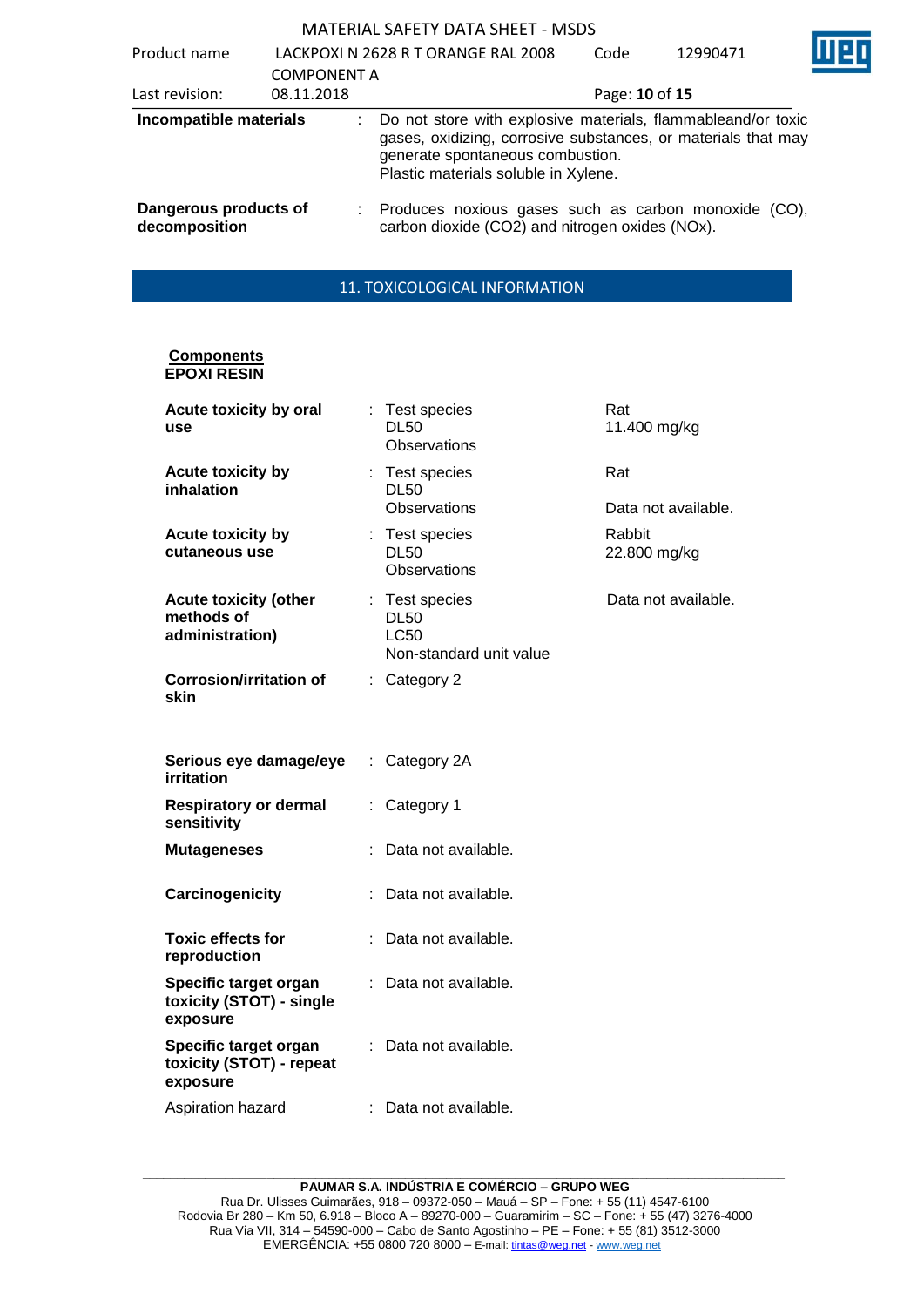| Product name                                                  |                                  | LACKPOXI N 2628 R T ORANGE RAL 2008                                     | Code<br>12990471              |  |
|---------------------------------------------------------------|----------------------------------|-------------------------------------------------------------------------|-------------------------------|--|
| Last revision:                                                | <b>COMPONENT A</b><br>08.11.2018 |                                                                         | Page: 11 of 15                |  |
| Acute toxicity by oral<br>use                                 |                                  | : Test species<br><b>DL50</b><br>Observations                           | Rat<br>17,100 mg/kg           |  |
| <b>Acute toxicity by</b><br>inhalation                        |                                  | Test species<br><b>DL50</b><br>Observations                             | Rat<br>Data not available.    |  |
| <b>Acute toxicity by</b><br>cutaneous use                     |                                  | : Test species<br><b>DL50</b><br>Observations                           | Rabbit<br>Data not available. |  |
| <b>Acute toxicity (other</b><br>methods of<br>administration) |                                  | : Test species<br><b>DL50</b><br><b>LC50</b><br>Non-standard unit value | Data not available.           |  |
| <b>Corrosion/irritation of</b><br>skin                        |                                  | $:$ Category 2                                                          |                               |  |
| Serious eye damage/eye<br>irritation                          |                                  | : Data not available.                                                   |                               |  |
| <b>Respiratory or dermal</b><br>sensitivity                   |                                  | : Category 1                                                            |                               |  |
| <b>Mutageneses</b>                                            |                                  | : Data not available.                                                   |                               |  |
| Carcinogenicity                                               |                                  | : Data not available.                                                   |                               |  |
| <b>Toxic effects for</b><br>reproduction                      |                                  | : Data not available.                                                   |                               |  |
| Specific target organ<br>toxicity (STOT) - single<br>exposure |                                  | : Data not available.                                                   |                               |  |
| Specific target organ<br>toxicity (STOT) - repeat<br>exposure |                                  | : Data not available.                                                   |                               |  |
| Aspiration hazard                                             |                                  | : Data not available.                                                   |                               |  |
| N-METHYLPYRROLIDONE SOLVENT (N)                               |                                  |                                                                         |                               |  |
| Acute toxicity by oral<br>use                                 | t.                               | Test species<br><b>DL50</b><br>Observations                             | Rat<br>4.150 mg/kg            |  |
| <b>Acute toxicity by</b><br>inhalation                        |                                  | : Test species<br><b>DL50</b><br>Observations                           | Rat<br>$5,1$ mg/l             |  |
| <b>Acute toxicity by</b><br>cutaneous use                     |                                  | : Test species<br><b>DL50</b><br><b>Observations</b>                    | Rabbit<br>5.000 mg/kg         |  |
| <b>Acute toxicity (other</b><br>methods of<br>administration) |                                  | : Test species<br><b>DL50</b><br><b>LC50</b>                            | Data not available.           |  |

#### **\_\_\_\_\_\_\_\_\_\_\_\_\_\_\_\_\_\_\_\_\_\_\_\_\_\_\_\_\_\_\_\_\_\_\_\_\_\_\_\_\_\_\_\_\_\_\_\_\_\_\_\_\_\_\_\_\_\_\_\_\_\_\_\_\_\_\_\_\_\_\_\_\_\_\_\_\_\_\_\_\_\_\_\_\_\_\_\_\_\_\_\_\_ PAUMAR S.A. INDÚSTRIA E COMÉRCIO – GRUPO WEG**

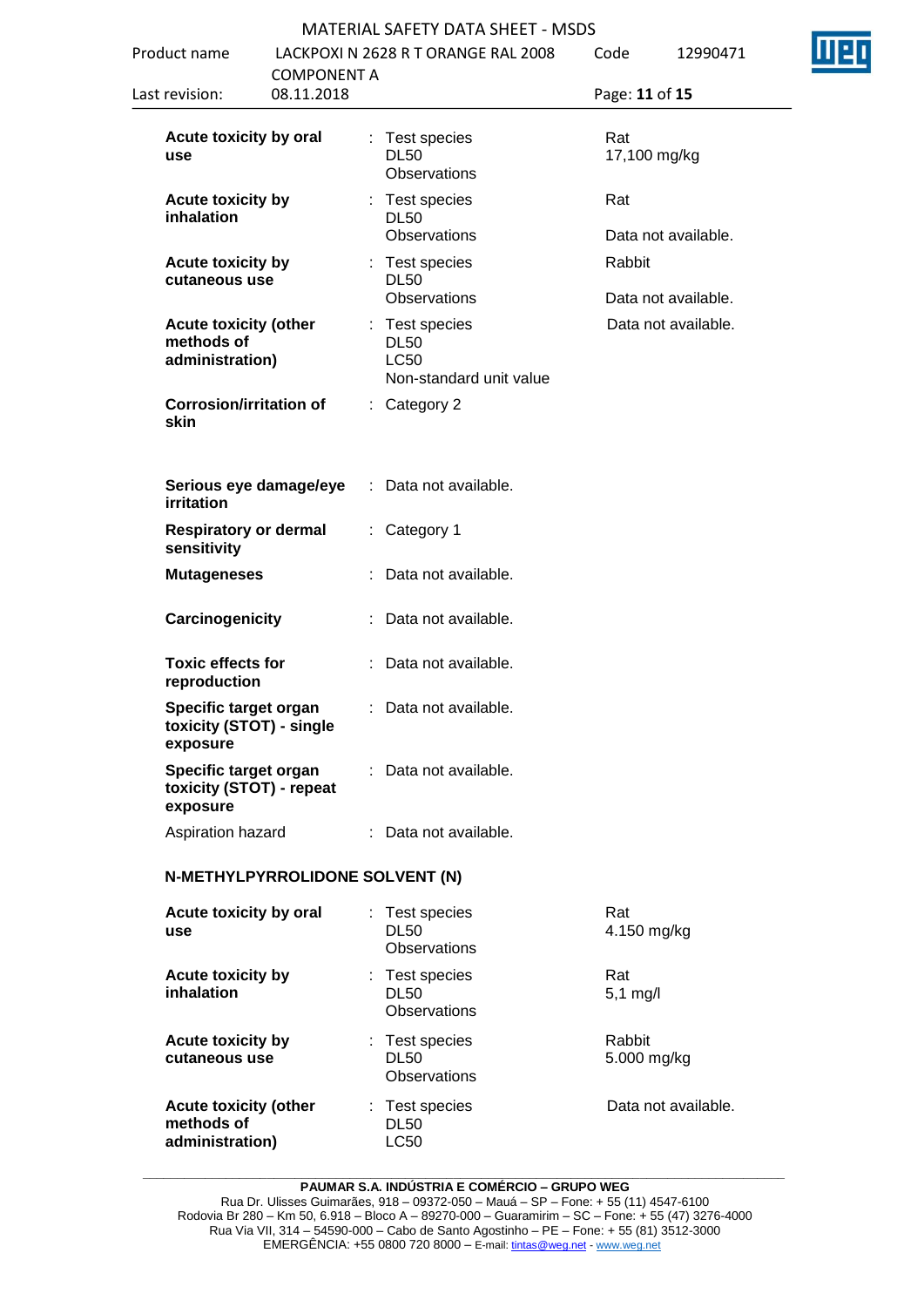| Product name                                                  |                           |   | LACKPOXI N 2628 R T ORANGE RAL 2008                                                                                              | Code           | 12990471 |  |
|---------------------------------------------------------------|---------------------------|---|----------------------------------------------------------------------------------------------------------------------------------|----------------|----------|--|
| Last revision:                                                | COMPONENT A<br>08.11.2018 |   |                                                                                                                                  | Page: 12 of 15 |          |  |
|                                                               |                           |   | Non-standard unit value                                                                                                          |                |          |  |
| <b>Corrosion/irritation of</b><br>skin                        |                           |   | $:$ Category 2                                                                                                                   |                |          |  |
| Serious eye damage/eye<br>irritation                          |                           |   | $:$ Category 2A                                                                                                                  |                |          |  |
| <b>Respiratory or dermal</b><br>sensitivity                   |                           |   | : Data not available.                                                                                                            |                |          |  |
| <b>Mutageneses</b>                                            |                           |   | : Data not available.                                                                                                            |                |          |  |
| Carcinogenicity                                               |                           |   | : Data not available.                                                                                                            |                |          |  |
| <b>Toxic effects for</b><br>reproduction                      |                           | ÷ | That is assumed that produces an adverse effect on the<br>fitness or reproductive capacity or the development of human<br>beings |                |          |  |
| Specific target organ<br>toxicity (STOT) - single<br>exposure |                           |   | Passengers effects on organ target. These are effects that<br>alter human function for a short period of exposure                |                |          |  |
| Specific target organ<br>toxicity (STOT) - repeat<br>exposure |                           |   | Data not available.                                                                                                              |                |          |  |
| Aspiration hazard                                             |                           |   | Data not available.                                                                                                              |                |          |  |
|                                                               |                           |   |                                                                                                                                  |                |          |  |

Not classified in terms of toxicity based on the data available.

## 12. ECOLOGICAL INFORMATION

| Stability in soil                          | : The product easily infiltrates into the soil                                            |
|--------------------------------------------|-------------------------------------------------------------------------------------------|
| <b>Other toxicological</b><br>observations | Data not available.                                                                       |
| <b>Ecotoxicity</b>                         | : Contaminates the ground water.<br>Detrimental to the fauna<br>Detrimental to the flora. |

## 13. DIOSPOSAL AND TREATMENT CONSIDERATIONS

#### **Recommended methods for final disposal**

| <b>Product</b> | : Class I Waste - Dispose of in industrial landfill or a facility<br>authorized for recycling in accordance with federal, stateor<br>local regulations |
|----------------|--------------------------------------------------------------------------------------------------------------------------------------------------------|
| <b>Product</b> | Class I Waste - Dispose of in industrial landfill or a facility                                                                                        |

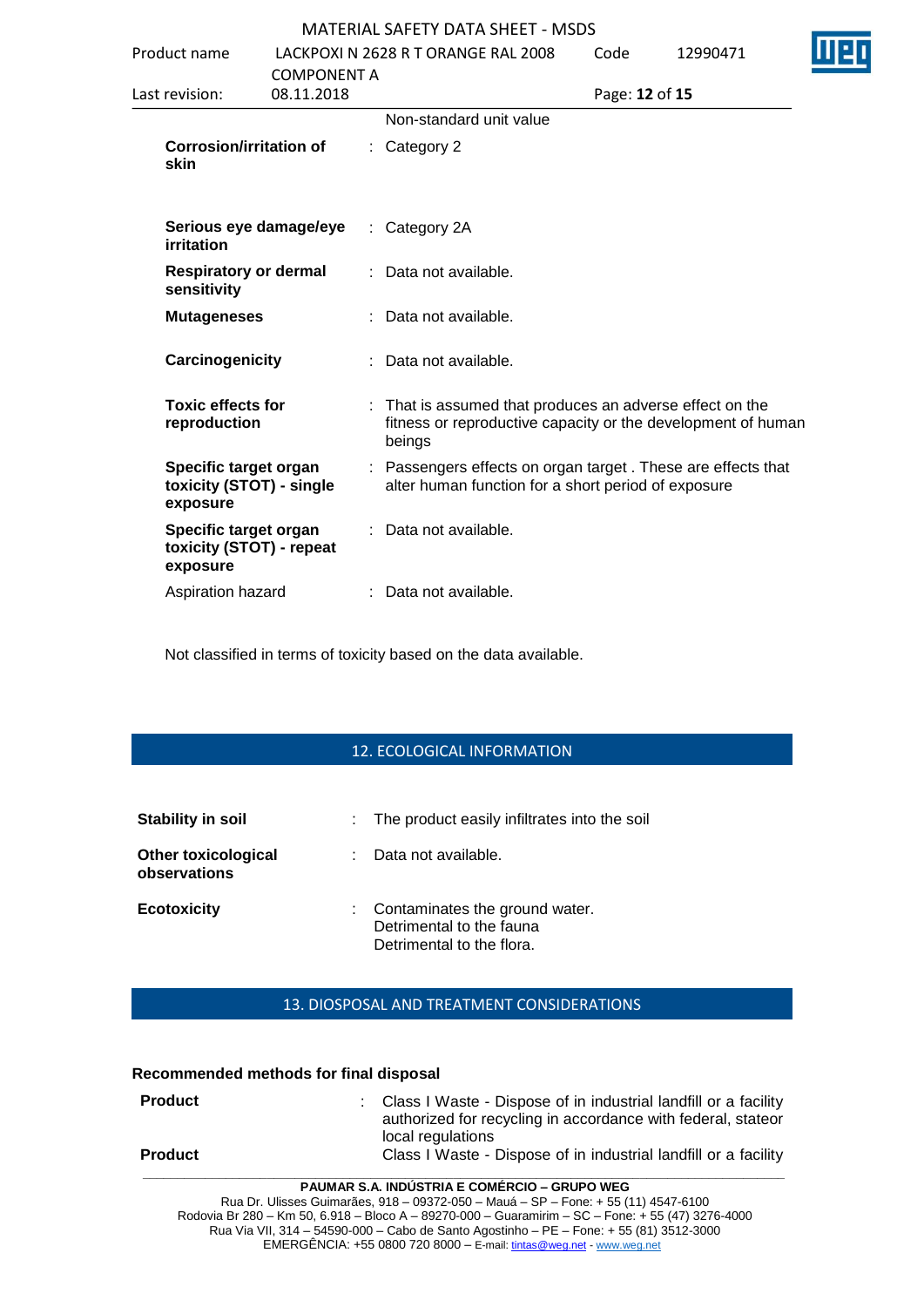| Product name          | <b>COMPONENT A</b> | LACKPOXI N 2628 R T ORANGE RAL 2008                                                                                                                                                                                               | Code           | 12990471 |  |
|-----------------------|--------------------|-----------------------------------------------------------------------------------------------------------------------------------------------------------------------------------------------------------------------------------|----------------|----------|--|
| Last revision:        | 08.11.2018         |                                                                                                                                                                                                                                   | Page: 13 of 15 |          |  |
|                       |                    | authorized for recycling in accordance with federal, stateor<br>local regulations                                                                                                                                                 |                |          |  |
| Waste                 |                    | Class I Waste - Dispose of in industrial landfill or a facility<br>authorized for recycling in accordance with federal, stateor<br>local regulations                                                                              |                |          |  |
| Waste                 |                    | Class I Waste - Dispose of in industrial landfill or a facility<br>authorized for recycling in accordance with federal, stateor<br>local regulations                                                                              |                |          |  |
| <b>Used packaging</b> |                    | : Clean packaging should be sent for recycling. Packaging with<br>class I waste should be disposed of in industrial landfill or a<br>facility authorized for recycling in accordance with federal,<br>state or local regulations. |                |          |  |
|                       |                    | Clean packaging should be sent for recycling. Packaging with<br>class I waste should be disposed of in industrial landfill or a<br>facility authorized for recycling in accordance with federal,<br>state or local regulations.   |                |          |  |

# 14. TRANSPORTATION INFORMATION

| fLand<br>ONU           | : 1263                                                                                                                          |
|------------------------|---------------------------------------------------------------------------------------------------------------------------------|
| <b>Class of risk</b>   | : 3                                                                                                                             |
| <b>Risk number</b>     | $\therefore$ 30                                                                                                                 |
| <b>Packaging group</b> | : III                                                                                                                           |
| <b>Name</b>            | Paint (including coats, lacquers, enamels, colorant, gum-<br>lacquers, varnishes, polishes, liquid fillers and liquid lacquers) |

| <b>Shipping</b>                  |                                                                                                                                 |
|----------------------------------|---------------------------------------------------------------------------------------------------------------------------------|
| <b>ONU</b>                       | : 1263                                                                                                                          |
| <b>Class of risk</b>             | $\therefore$ 3                                                                                                                  |
| Packaging group                  | : III                                                                                                                           |
| EmS                              | F-E                                                                                                                             |
| <b>MFAG</b>                      | 310                                                                                                                             |
| Appropriate name for<br>dispatch | Paint (including coats, lacquers, enamels, colorant, gum-<br>lacquers, varnishes, polishes, liquid fillers and liquid lacquers) |
| Air transport<br><b>ONU</b>      | : 1263                                                                                                                          |
| <b>Class of risk</b>             | $\therefore$ 3                                                                                                                  |
| Packaging group                  | : III                                                                                                                           |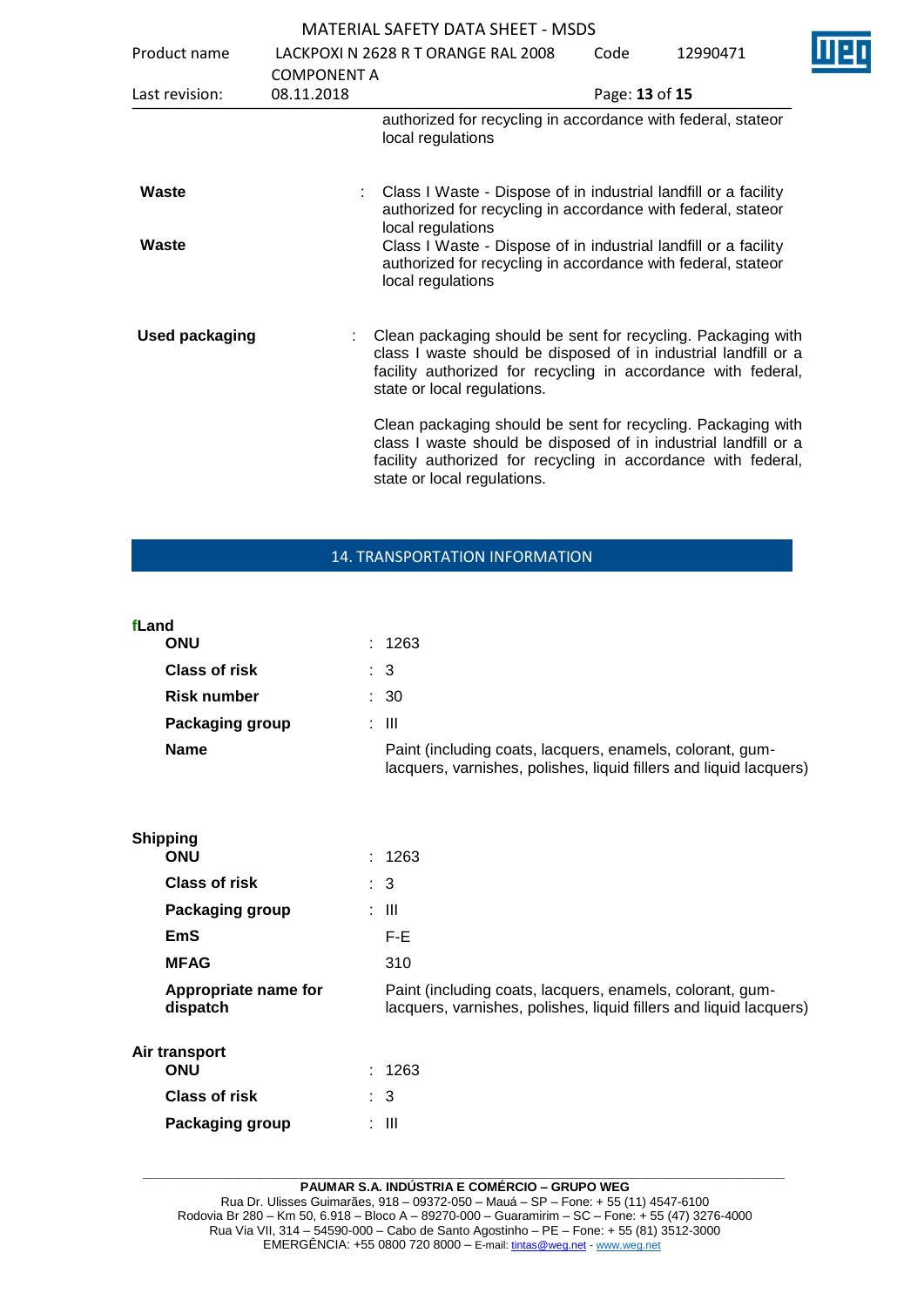| Appropriate name for<br>dispatch |                    | Paint (including coats, lacquers, enamels, colorant, gum-<br>lacquers, varnishes, polishes, liquid fillers and liquid lacquers) |                       |          |   |
|----------------------------------|--------------------|---------------------------------------------------------------------------------------------------------------------------------|-----------------------|----------|---|
| Last revision:                   | 08.11.2018         |                                                                                                                                 | Page: <b>14 of 15</b> |          |   |
|                                  | <b>COMPONENT A</b> |                                                                                                                                 |                       |          |   |
| Product name                     |                    | LACKPOXI N 2628 R T ORANGE RAL 2008                                                                                             | Code                  | 12990471 | Ш |

### 15. REGULATORY INFORMATION

This MSDS (Material Safety Data Sheet) was generated according to the criteria of NBR 14725/2014. (Brazilian standard that defines the GHS).

| Specific Regulations for the | Federal Decree No. 2657, July 3rd, 1998.                                      |
|------------------------------|-------------------------------------------------------------------------------|
| <b>Chemical Product.</b>     | Ordinance No. 229, May 24th, 2011 - Changes to Regulatory<br>Standard No. 26. |
|                              | ABNT NBR 14725: 2014 - valid from 19/12/2014 -                                |
|                              | Amendment 1 (19/11/2014).                                                     |
|                              | Law No. 12305, August 2nd 2010 (Solid Waste National<br>Policy).              |
|                              | Decree No. 7404, December 23rd, 2010.                                         |
|                              | Resolution ANTT N° 5.232, December 14th 2016.                                 |

## 16. ADDITIONAL INFORMATION

#### **Acronyms Used:**

**Legenda:**

| <b>CAS</b>      | <b>Chemical Abstract Service</b>                          |
|-----------------|-----------------------------------------------------------|
| <b>VO</b>       | <b>Organic Vapors</b>                                     |
| <b>NEC</b>      | National Eletrical code/Código Nacional de Eletricidade   |
| IEC:            | International Eletrical Commision                         |
| <b>ABNT</b>     | <b>Brazilian Association of Technical Standards</b>       |
| <b>ACGIH</b>    | American Conference of Governmental Industrial Hygienists |
| <b>TLV</b>      | <b>Threshold Limit Values</b>                             |
| <b>TLV/TWA</b>  | Time Weighted Average                                     |
| <b>TLV/STEL</b> | Short Term Exposure Limit                                 |
| TLC/C:          | Tolerance Limit - Ceiling Value                           |
| EPI:            | Individual Protective Equipment                           |

#### **\_\_\_\_\_\_\_\_\_\_\_\_\_\_\_\_\_\_\_\_\_\_\_\_\_\_\_\_\_\_\_\_\_\_\_\_\_\_\_\_\_\_\_\_\_\_\_\_\_\_\_\_\_\_\_\_\_\_\_\_\_\_\_\_\_\_\_\_\_\_\_\_\_\_\_\_\_\_\_\_\_\_\_\_\_\_\_\_\_\_\_\_\_ PAUMAR S.A. INDÚSTRIA E COMÉRCIO – GRUPO WEG**